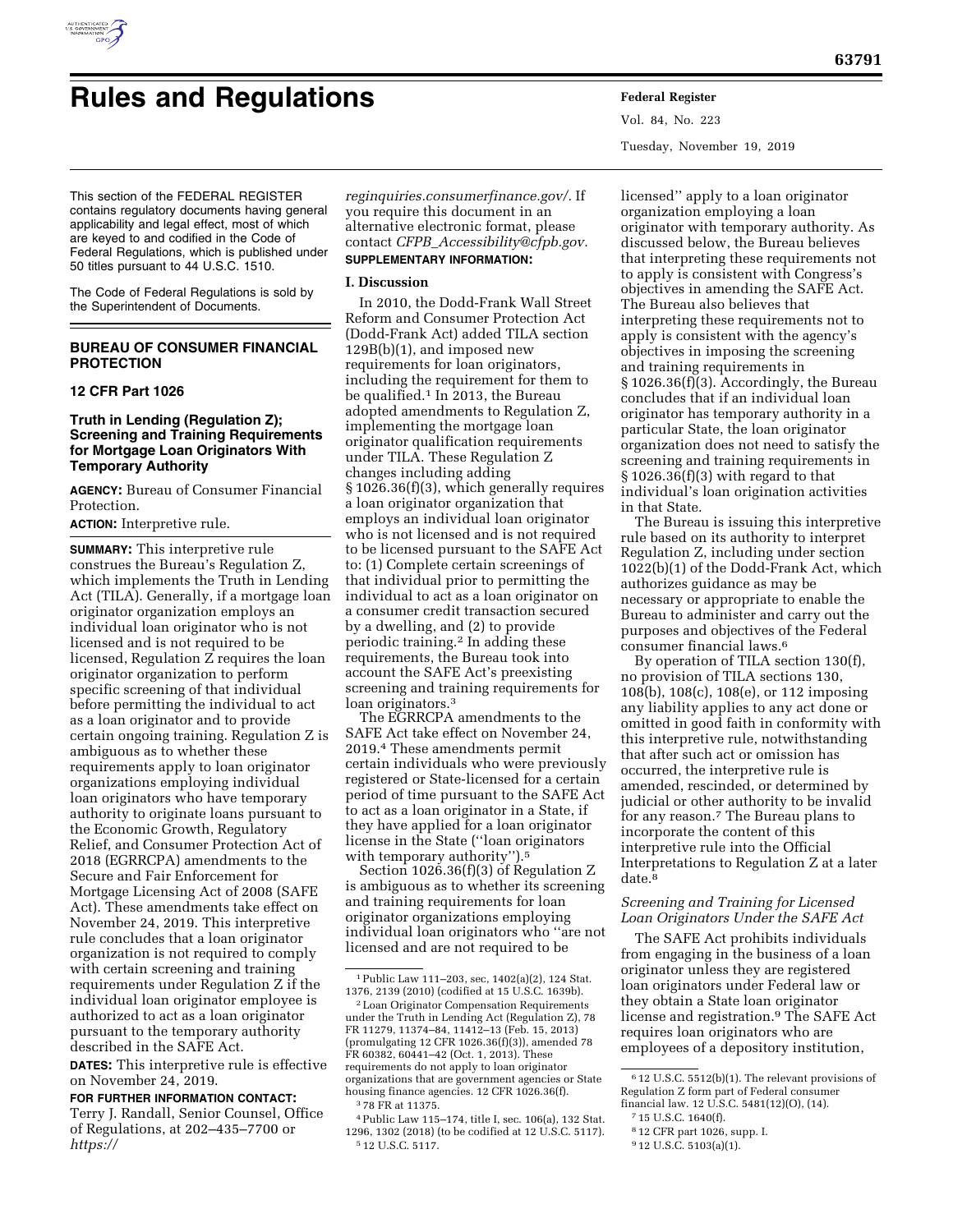employees of a subsidiary that is owned and controlled by a depository institution and regulated by a Federal banking agency, or employees of an institution regulated by the Farm Credit Administration (FCA) (''registered loan originators'') to register with the Nationwide Mortgage Licensing System and Registry (NMLSR).10 (The NMLSR is a system for registering, licensing, supervising, and tracking loan originators).

The SAFE Act also generally requires loan originators who are not registered loan originators to obtain a State license and to register with the NMLSR (''licensed loan originators'').11 SAFE Act licensing is implemented by States. To grant an individual a SAFE Actcompliant loan originator license, section 1505 of the SAFE Act, 12 U.S.C. 5104, requires the State to conduct certain screening and to ensure that the loan originator has completed certain education and testing requirements. Generally speaking, section 1505 provides that the State must determine that the individual has never had a loan originator license revoked; has not been convicted of enumerated felonies within specified timeframes; has demonstrated financial responsibility, character, and fitness; has completed 20 hours of prelicensing education that the NMLSR has approved; has passed a written test the NMLSR has approved; and has met net worth or surety bond requirements. Licensed loan originators also must take eight hours of continuing education classes the NMLSR has approved and must renew their licenses annually.<sup>12</sup> States may impose additional or higher minimum standards for licensing of individual loan originators under their SAFE Act-compliant licensing regimes.13

In contrast, the SAFE Act does not impose these specific screening or education requirements on registered loan originators. Section 1507 of the SAFE Act, 12 U.S.C. 5106, generally requires the Bureau to develop and maintain a system for registering individual loan originators who are subject to registration. In connection with loan originator registration, the

12 12 U.S.C. 5105. In addition to other requirements, the SAFE Act requires individuals who are subject to SAFE Act registration or State licensing to obtain a unique identification number from the NMLSR. 12 U.S.C. 5103(a)(2).

13 12 U.S.C. 5104 and 5105 (*e.g.,* describing ''minimum standards'').

SAFE Act specifies that the following information must be furnished to the NMLSR: (1) Fingerprints to the NMLSR for a criminal history background check and (2) personal history and experience, including authorization for the NMLSR to obtain information related to any administrative, civil or criminal findings by any governmental jurisdiction.<sup>14</sup>

## *Screening and Training for Unlicensed Loan Originators Under Regulation Z*

In 2010, the Dodd-Frank Act added TILA section 129B(b)(1), and imposed new requirements for loan originators, including the requirement for them to be qualified.15 In 2013, the Bureau amended Regulation Z to implement the requirement that they be qualified by, among other things,16 establishing certain screening and training requirements for unlicensed loan originators.17 If an individual loan originator is not required to be licensed and is not licensed, § 1026.36(f)(3) requires a loan originator organization to complete certain screening before permitting the individual to act as a loan originator in a consumer credit transaction secured by a dwelling and to provide periodic training. Generally, the

15Public Law 111–203, sec. 1402(a)(2), 124 Stat. 1376, 2139 (2010) (codified at 15 U.S.C. 1639b).

16 In addition to the requirements described above, § 1026.36(f)(1) requires a loan originator organization to comply with all applicable State law requirements for legal existence and foreign qualification and § 1026.36(f)(2) requires a loan originator organization to ensure that each individual loan originator who works for the loan originator organization is licensed or registered to the extent the individual is required to be licensed or registered under the SAFE Act, its implementing regulations, and State SAFE Act implementing law. The requirements in § 1026.36(f)(1)–(3) do not apply to loan originator organizations that are government agencies or State housing finance agencies. 12 CFR 1026.36(f).

17 12 CFR 1026.36(f)(3). *See also* 78 FR at 11374– 84.

loan originator organization must obtain: (1) A criminal background check about the individual; (2) a credit report, and (3) certain information from the NMLSR (or from the individual if the individual is not a registered loan originator) about any administrative, civil, or criminal findings by any government jurisdiction relating to the individual, and make substantially the same findings regarding the individual's criminal history, financial responsibility, character, and general fitness that the SAFE Act requires for State loan originator licenses.18 Loan originator organizations employing such individual loan originators must also provide periodic training for the loan originators about Federal and State legal requirements that apply to their loan origination activities.19

When the Bureau issued § 1026.36(f)(3), it generally applied only to registered loan originators and employees of bona fide nonprofit organizations that a State exempted from licensing under the criteria in Regulation H.20 It did not apply to loan originators that were also subject to individual screening by a State as part of the State's consideration of an application for a loan originator license. The Bureau intended to define certain minimum qualification standards for loan originators to allow consumers to be confident that loan originators meet core standards of integrity and competence, regardless of the type of institution for which they work.21

Thus, by adopting  $\S 1026.36(f)(3)$ , the Bureau established a scheme under which States perform screening of licensed loan originators and loan originator organizations generally perform the same screening of their unlicensed loan originator employees. Similarly, States ensure that licensed loan originators complete specific training and testing and loan originator organizations generally provide training

20Comment 36(f)(3)–1 (''Individual loan originators who are not subject to SAFE Act licensing generally include employees of depository institutions and their Federally regulated subsidiaries and employees of bona fide nonprofit organizations that a State has exempted from licensing under the criteria in 12 CFR 1008.103(e)(7).'').

21 78 FR at 11378.

<sup>10</sup>*See* 12 U.S.C. 5106.

<sup>11</sup> 12 U.S.C. 5102(8) and (12). Regulation H, 12 CFR part 1008, which implements SAFE Act standards applicable to State licensing, provides that a State is not required to impose licensing and registration requirements on certain individuals. 12 CFR 1008.103(e).

<sup>14</sup> 12 U.S.C. 5106. In addition, Regulation G, 12 CFR part 1007, which implements SAFE Act registration requirements, imposes an obligation on the employing covered financial institution, among other things, to adopt and follow written policies and procedures that establish a process for reviewing employee criminal history background reports, taking appropriate action consistent with applicable Federal law, including section 19 of the Federal Deposit Insurance Act (FDIA), 12 U.S.C. 1829, section 206 of the Federal Credit Union Act, 12 U.S.C. 1786(i), and section 5.65(d) of the Farm Credit Act of 1971, as amended, 12 U.S.C. 2277a– 14(d), and complying with certain recordkeeping requirements. 12 CFR 1007.104(h). Regulation G defines ''covered financial institution'' to mean any national bank, member bank, insured State nonmember bank, savings association, Farm Credit System institution, or federally insured credit union as any such term is defined in 12 CFR 1007.101(c)(1). Regulation G also specifies that ''covered financial institution'' also includes a nonfederally insured credit union that registers subject to the conditions of 12 CFR 1007.101(c)(3). 12 CFR 1007.102.

<sup>18</sup> 12 CFR 1026.36(f)(3)(i) and (ii). Regulation Z excludes individual loan originators hired prior to January 1, 2014, from these requirements unless there were no applicable statutory or regulatory background standards in effect at the time of hire used to screen the individual or unless, based on reliable information known to the loan originator organization, the individual likely does not meet the standards in § 1026.36(f)(3)(ii). 12 CFR 1026.36(f)(3); comment 36(f)(3)(ii).

<sup>19</sup> 12 CFR 1026.36(f)(3)(iii).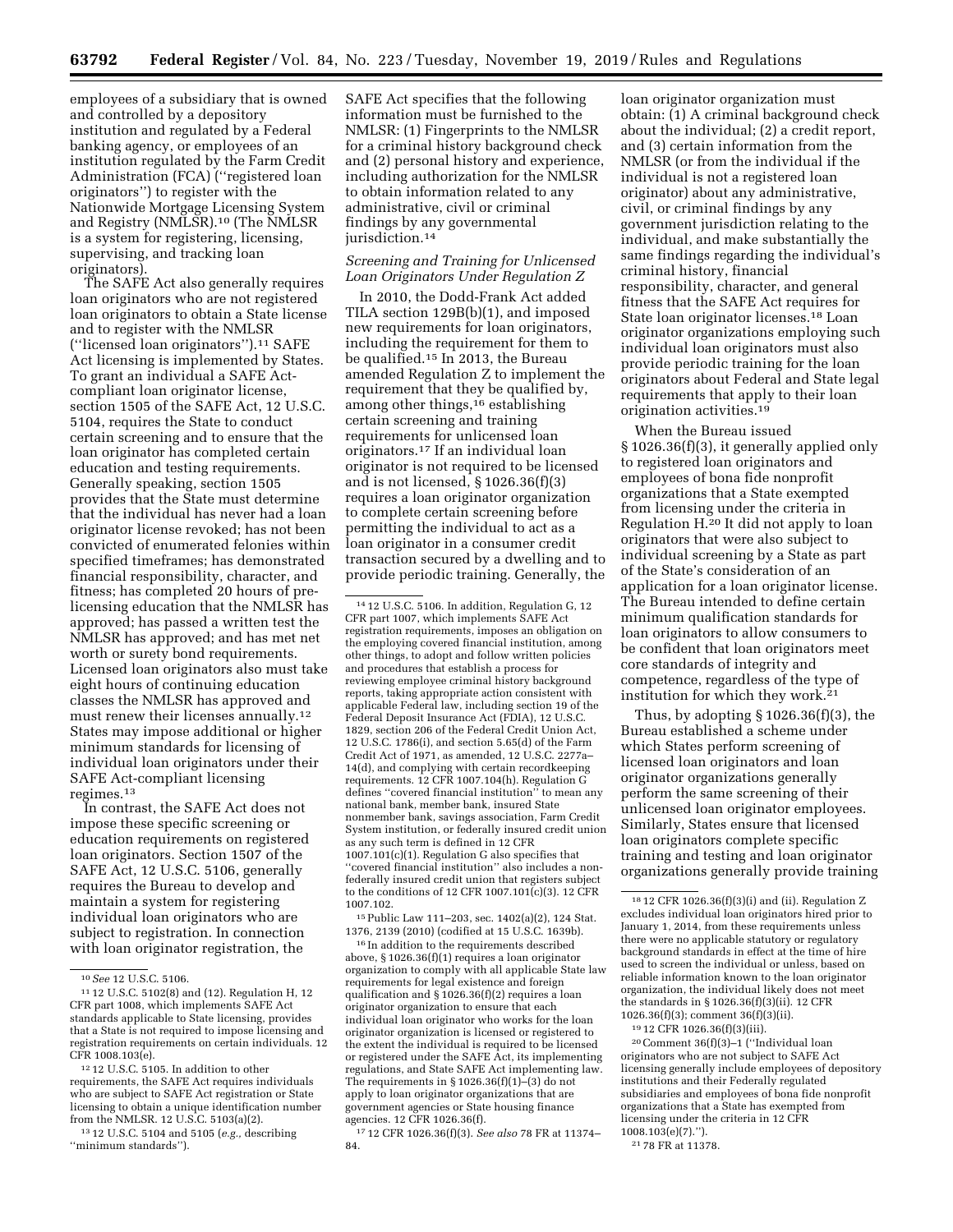for unlicensed loan originator employees.

## *Loan Originators With Temporary Authority Under EGRRCPA*

The EGRRCPA amendments to the SAFE Act add a new category of loan originators, those with temporary authority, effective November 24, 2019.22 The amendments, which are in a section of the EGRRCPA titled ''Eliminating Barriers to Jobs for Loan Originators,'' among other things, permit certain loan originators to act as a loan originator in a State for a temporary period of time while applying for a license in the State. Eligible loan originators include those who are employed by a State-licensed mortgage company, have applied for a license in a new State, were previously registered or licensed in a different State for a certain period of time prior to applying for the new license, and satisfy certain criminal and adverse professional history criteria.23

The SAFE Act amendments grant loan originators who meet these criteria ''temporary authority to act as a loan originator in the application State'' for a specified period of time, beginning when an eligible individual submits certain application information and ending upon the occurrence of one of four specified events (*e.g.,* the State grants the license).24 Thus, Congress chose to allow individuals who meet these criteria to engage in the business of a loan originator before the State had completed all of its processes for granting or denying an application for a loan originator license.

## *Screening and Training Requirements Under Regulation Z for Loan Originator Organizations Employing Loan Originators With Temporary Authority*

As discussed above, § 1026.36(f)(3) imposes certain screening and training obligations on loan originator organizations for ''each of its individual loan originator employees who [1] is not required to be licensed and [2] is not licensed as a loan originator pursuant to § 1008.103 of this chapter or State SAFE

Act implementing law.'' 25 This language is ambiguous regarding whether the individual loan originators that it references include loan originators with temporary authority.

Although it is ambiguous, the Bureau believes that the most appropriate interpretation of § 1026.36(f)(3) is that it does not refer to a loan originator with temporary authority. A loan originator with temporary authority does not satisfy the first condition in § 1026.36(f)(3), because he or she is *not*  an ''individual loan originator employee[ ] who is not required to be licensed . . . .'' He or she *is* an employee who is required to be licensed, although the employee can act as a loan originator while seeking the required license.

The Bureau's interpretation of the ambiguous text of § 1026.36(f)(3) is based on the Bureau's expertise in understanding and carrying out the objectives of the SAFE Act and Regulation Z. First, interpreting § 1026.36(f)(3) not to refer to loan originators with temporary authority would further Congress's objectives in amending the SAFE Act. The Bureau believes that Congress aimed to permit a loan originator that satisfies certain enumerated criteria and who is transitioning to a new State to be able to begin acting as a loan originator in the application State with minimal burden and delay and before the State has completed all of its processes relating to determining whether to grant a State license. This purpose is evident in the amendment's authorizing eligible loan originators to commence acting as a loan originator upon submitting certain application information and in the title of the relevant section of the EGRRCPA, ''Eliminating Barriers to Jobs for Loan Originators.'' 26 Requiring loan originator organizations to complete the § 1026.36(f)(3) screening before permitting a loan originator with temporary authority to begin acting as a loan originator would impose an

impediment on a loan originator from beginning to act as a loan originator, which would frustrate Congress's objective.

Likewise, Congress established different and less onerous qualification criteria for loan originators with temporary authority than those required by the SAFE Act for licensed loan originators. For example, the SAFE Act and § 1026.36(f)(3) require a finding of financial responsibility before granting a State license or permitting an individual loan originator to act as a loan originator. The EGRRCPA amendments to the SAFE Act do not condition temporary authority on a finding concerning the individual's financial fitness. Applying through Regulation Z the same SAFE Act standards to loan originators with temporary authority would be in tension with Congress's decision to apply less onerous qualification criteria to these loan originators. The Bureau believes that it is most appropriate to instead read Regulation Z in a manner that aligns with Congress's objectives in the SAFE Act, by not imposing the relevant Regulation Z requirements on loan originators with temporary authority.

A second and independently sufficient reason for interpreting § 1026.36(f)(3) to not include loan originators with temporary authority is that this reading is more consistent with the scheme for loan originator screening and training established by the Bureau. As the Bureau explained when adopting § 1026.36(f)(3), the Bureau sought to implement TILA section 129B(b)(1)'s requirement that, subject to regulations prescribed the Bureau, each loan originator be ''qualified,'' by defining certain minimum qualification standards for loan originators.27 The Bureau believed that those standards provided important consumer protections without imposing significant burdens on loan originator organizations.28 When the Bureau adopted § 1026.36(f)(3), the category of loan originators with temporary authority under the SAFE Act did not exist. Instead, the Bureau's main focus was on addressing the qualifications of employees of depository institutions, who are not subject to loan originator licensing under the SAFE Act at any point during their employment at those institutions.29 Under the scheme the Bureau adopted in Regulation Z, an individual loan originator's screening and training was either completed by the State (as part of reviewing an

<sup>22</sup>*Supra* note 4.

<sup>23</sup> 12 U.S.C. 5117(b) and (c). Criminal history and adverse professional history criteria include that the individual has not had an application for a loan originator license denied, or a loan originator license revoked or suspended in any governmental jurisdiction; has not been subject to, or served with. a cease and desist order in any governmental jurisdiction or under section 1514(c) of the SAFE Act, and has not been convicted of a misdemeanor or felony that would preclude licensure under the law of the application State. 12 U.S.C. 5117(b)(1) and  $(c)(1)(A)$ 

<sup>24</sup> 12 U.S.C. 5117(b)(2) and (c)(2).

<sup>25</sup> 12 CFR 1026.36(f)(3). Generally, the loan originator organization must obtain the individual's criminal background check, a credit report, and certain information from the NMLSR (or from the individual if the individual is not a registered loan originator) about any administrative, civil, or criminal findings by any government jurisdiction, and make substantially the same findings regarding the individual loan originator's criminal history, financial responsibility, character, and general fitness that the SAFE Act requires for compliant State-issued loan originator licenses. 12 CFR 1026.36(f)(3)(i) and (ii). Loan originator organizations employing such individual loan originators must also provide periodic training on Federal and State legal requirements that apply to the individual loan originator's loan origination activities. 12 CFR 1026.36(f)(3)(iii). 26*Supra* note 4.

<sup>27</sup> 78 FR at 11378; 15 U.S.C. 1639b(b)(1).

<sup>28</sup> 78 FR at 11378.

<sup>29</sup> 78 FR at 11378.